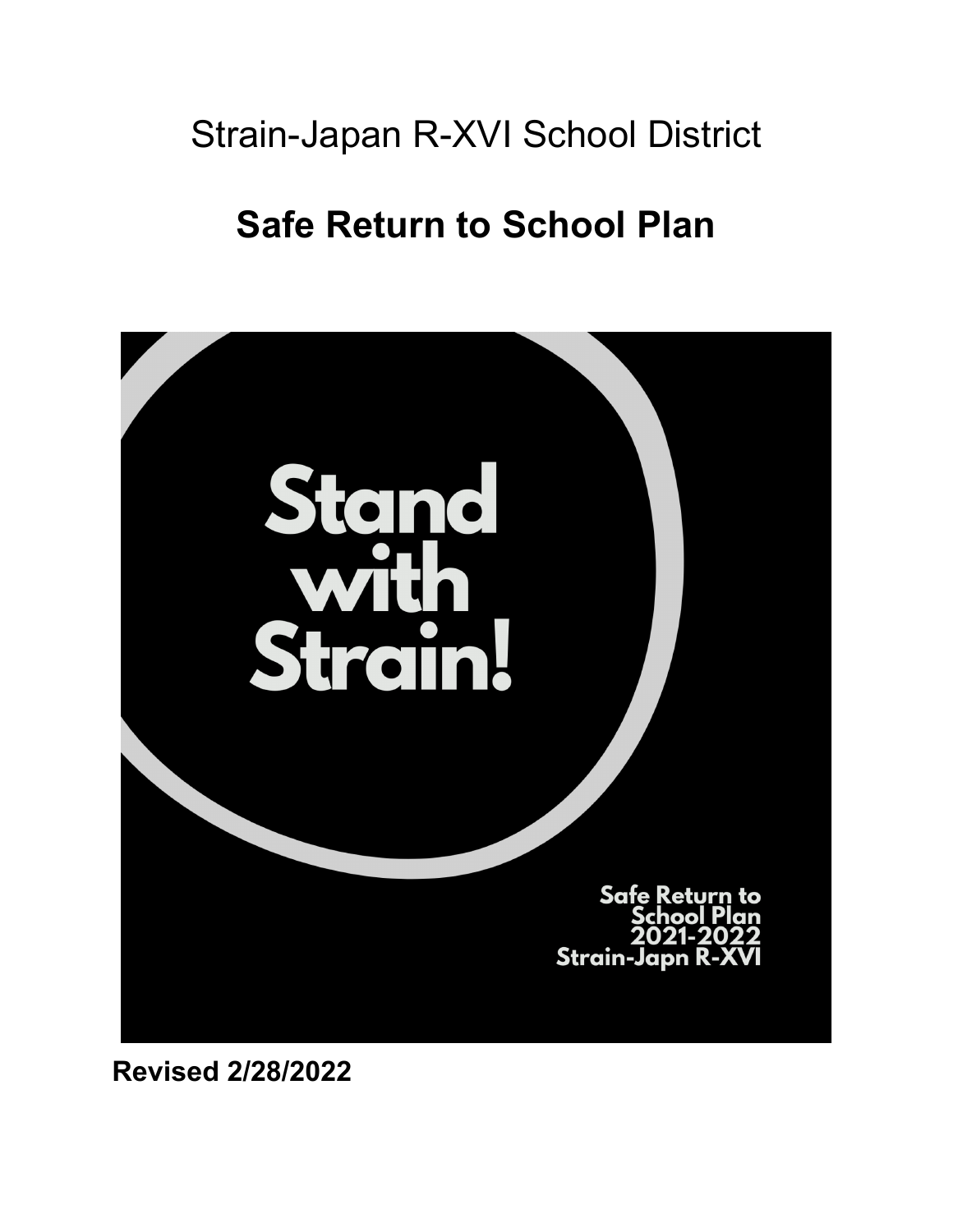If you require this document in a different language, please contact the school office. Si necesita este documento en otro idioma, comuníquese con la oficina de la escuela.

# **2021-2022 School Year**

The guidelines and protocols outlined in this document are subject to revision as needed to reflect local, state, and federal guidelines.

Guidelines and protocols may also be revised as appropriate to reflect changes in conditions of the virus as it progresses.

The Strain-Japan R-XVI Board of Education will continually evaluate guidance from all agencies and consult with the Franklin County Health Department to ensure student and staff safety.

This plan will be evaluated every 6 months or more often as needed.

The district will consult the following stakeholder groups in the planning and the preparation of this plan

- Teachers and other staff
	- District Families
		- Students
	- Board of Education

### **COVID-19 Guidelines & Protocols**

- The safety and well-being of Strain-Japan R-XVI students and staff is our top priority in all decisions related to conducting school and providing quality education to all students we serve.
- The COVID-19 guidelines developed and presented below follow all applicable local, state, and federal guidelines and incorporate many best practices recommended by DHSS, CDC, and the Franklin County Health Department.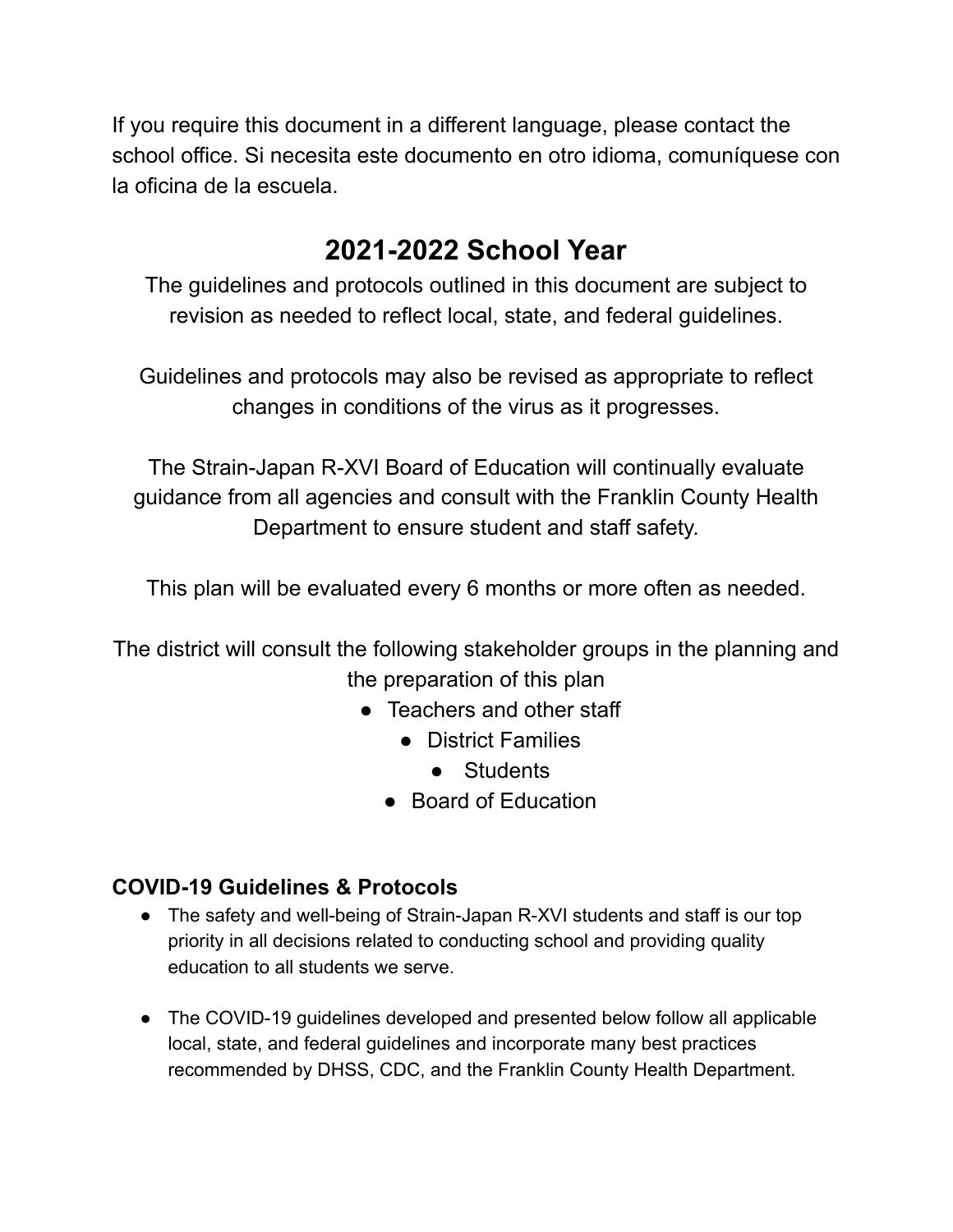● The content in this document will be updated as additional guidance is provided by the state, local, and federal authorities. Please refer to this document often to stay informed about the most current guidelines and protocols our district will be following.

#### **Vaccination**

Covid-19 vaccination is the leading mitigation strategy to prevent individuals from getting infected by the virus and transmitting it to others. Achieving high levels of COVID-19 vaccination among eligible students and teachers, staff, and household members is one of the most critical strategies to help schools safely resume full operations. The available Covid-19 vaccines in the U.S. are safe and highly effective at preventing infection.

#### **Masks**

- All students and staff can wear masks during the school day, but it is not required.
- While it is not required, it is highly recommended that students wear masks when they are not able to maintain social distancing.
- Masks should be cleaned frequently for sanitation purposes.

### **Isolation**

Students, teachers, and staff who test positive should self-isolate and not return to school until the following criteria are met:

- 5 days since symptoms first appeared and
- 24 hours with no fever without the use of fever-reducing medications and
- COVID-19 symptoms have improved (for example, cough, shortness of breath)

### **Alternative Methods of Instruction**

- If school is closed for inclement weather or for any reason related to COVID-19, the district will follow the AMI plan.
- If a student is positive, that student will be able to continue learning as stated in the AMI plan.
- Students receiving services through an Individual Education Plan or a 504 plan will continue to receive services through virtual means for the duration of their days absent.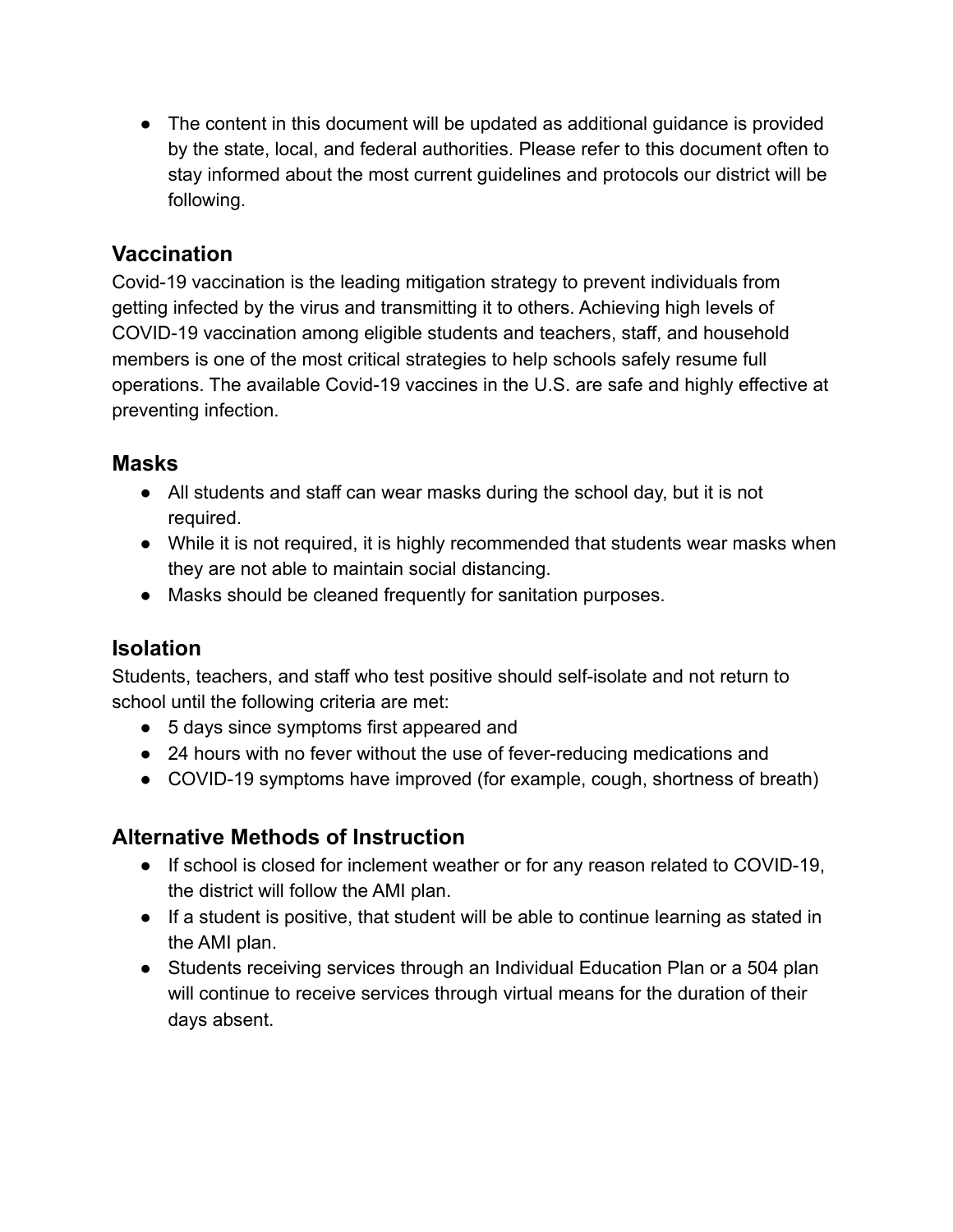# **Good Hand Hygiene**

Students will be encouraged to

- Wash their hands often with soap and water for at least 20 seconds. Use hand sanitizer with at least 60% alcohol if soap and water are not available.
- Cover your mouth and nose with a tissue when you cough or sneeze or use the inside of your elbow.
- Hand sanitizer will be provided throughout the building.

## **Drinking Fountains**

- Drinking fountains will be turned off.
- A bottle filling station is accessible.
- Students should bring a water bottle and clean it regularly.

# **Social Distancing**

- It is recommended that students maintain at least 3 feet of physical distance between students within classrooms.
- Social distancing will be observed to the extent possible by all faculty, staff, and students. Social distancing is more achievable in outdoor areas and larger facilities.
- Teachers are encouraged to conduct class in our outdoor classroom or outside as much as is possible.
- Building extra outdoor playtime in your schedule is also encouraged.

# **Cleaning the Building**

● The building will be cleaned and disinfected regularly.

# **Testing**

- The SJS school district will again offer rapid testing for students and staff.
- Testing will be conducted at school by the Health Aide. Results are given in 15 minutes. These results are reported to the Local Health Department.

# **Social, Emotional, and Mental Health**

- Students will engage in weekly guidance lessons promoting social, emotional, and mental well-being for all. Individual student mental health needs will be addressed through collaboration with the district's administration.
- The school counselor will utilize a research-based SEL program for grades K-8.
- The school counselor will communicate additional resources for parents, students, and staff.